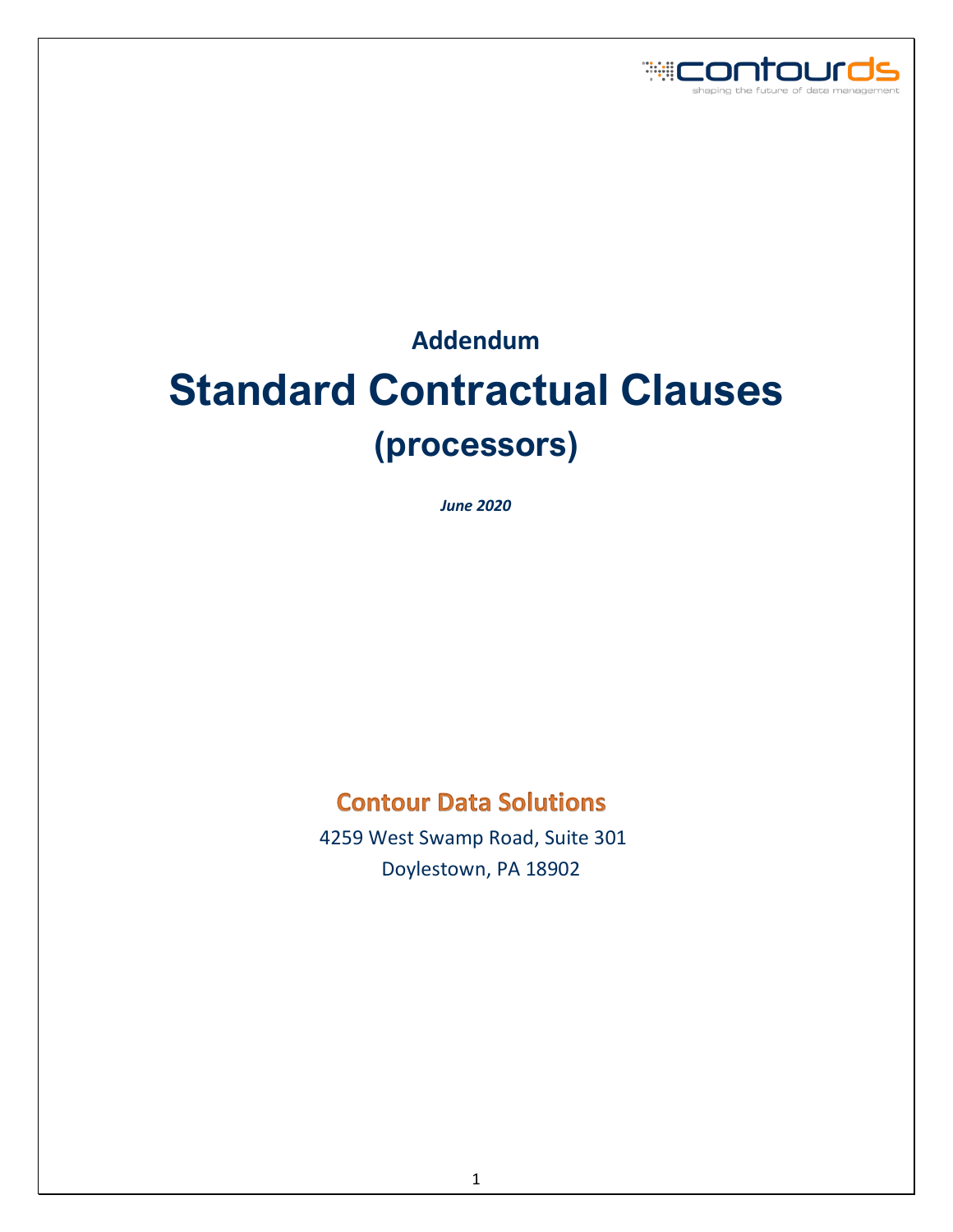

These Standard Contractual Clauses are subject to and part of the Security, Privacy, and Data Processing Addendum to the Contour Master Cloud and Managed Services Agreement (the "Agreement") between Contour Data Solutions LLC ("Contour") and Customer. Any capitalized terms that are not defined in this Addendum shall have the meanings set forth in the Agreement.

For the purposes of Article 26(2) of Directive 95/46/EC for the transfer of personal data to processors established in third countries which do not ensure an adequate level of data protection

**Name of the data exporting organization**: The entity or entities identified as Customer in the Agreement.

**Address**: Customer's address specified in the Agreement.

**Tel.**: Customer's telephone number specified in the Agreement; **fax**: Customer's fax number specified in the Agreement; **e-mail**: Customer's email address specified in the Agreement

**Other information needed to identify the organization**: Customer's jurisdiction of formation specified in the Agreement

(the **data exporter**)

And

**Name of the data importing organization**: Contour Data Solutions, LLC

**Address**: 4259 West Swamp Road, Suite 301, Doylestown, PA 18902, U.S.A.

**Tel.**: Customer's telephone number specified in the Agreement; **fax**: Customer's fax number specified in the Agreement; **e-mail**: Customer's email address specified in the Agreement

**Other information needed to identify the organization**: Pennsylvania limited liability company

(the **data importer**)

each a 'party'; together 'the parties',

HAVE AGREED on the following Contractual Clauses (the **Clauses**) in order to adduce adequate safeguards with respect to the protection of privacy and fundamental rights and freedoms of individuals for the transfer by the data exporter to the data importer of the personal data specified in **Appendix 1**.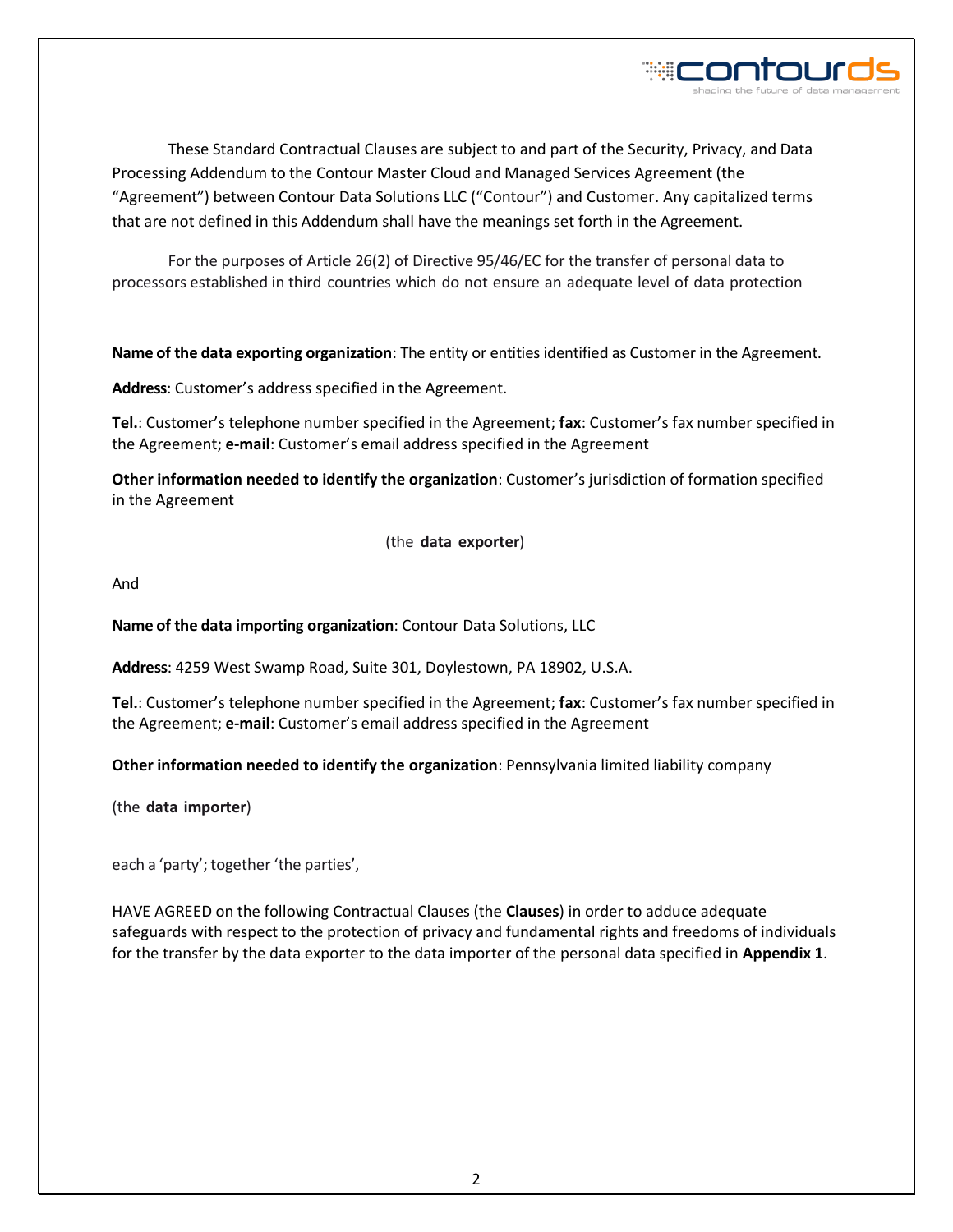

#### **Clause 1**

## **Definitions**

## For the purposes of the Clauses:

| <b>Term</b>                                                                                                                                                                                         | <b>Definitions</b>                                                                                                                                                                                                                                                                                                                                                                                                                                                                   |
|-----------------------------------------------------------------------------------------------------------------------------------------------------------------------------------------------------|--------------------------------------------------------------------------------------------------------------------------------------------------------------------------------------------------------------------------------------------------------------------------------------------------------------------------------------------------------------------------------------------------------------------------------------------------------------------------------------|
| <b>Personal Data</b><br><b>Special Categories of</b><br><b>Data</b><br><b>Process/Processing</b><br><b>Controller</b><br><b>Processor</b><br>Data Subject<br><b>Supervisory</b><br><b>Authority</b> | 'personal data', 'special categories of data', 'process/processing',<br>'controller', 'processor', 'data subject' and 'supervisory authority' shall<br>have the same meaning as in Directive 95/46/EC of the European<br>Parliament and of the Council of 24 October 1995 on the protection of<br>individuals with regard to the processing of personal data and on the free<br>movement of such data;                                                                               |
| <b>The Data Exporter</b>                                                                                                                                                                            | 'the data exporter' means the controller who transfers the personal<br>data;                                                                                                                                                                                                                                                                                                                                                                                                         |
| The Data Importer                                                                                                                                                                                   | 'the data importer' means the processor who agrees to receive from<br>the data exporter personal data intended for processing on his behalf<br>after the transfer in accordance with his instructions and the terms of the<br>Clauses and who is not subject to a third country's system ensuring<br>adequate protection within the meaning of Article 25(1) of<br>Directive 95/46/EC;                                                                                               |
| <b>The Sub Processor</b>                                                                                                                                                                            | 'the sub processor' means any processor engaged by the data importer<br>or by any other sub processor of the data importer who agrees to<br>receive from the data importer or from any other sub processor of the<br>data importer personal data exclusively intended for processing<br>activities to be carried out on behalf of the data exporter after the<br>transfer in accordance with his instructions, the terms of the Clauses<br>and the terms of the written subcontract; |
| <b>The Applicable Data</b><br><b>Protection Law</b>                                                                                                                                                 | 'the applicable data protection law' means the legislation protecting the<br>fundamental rights and freedoms of individuals and, in particular, their<br>right to privacy with respect to the processing of personal data<br>applicable to a data controller in the Member State in which the data<br>exporter is established;                                                                                                                                                       |
| <b>Technical and</b><br>Organizational<br><b>Security Measures</b>                                                                                                                                  | 'technical and organizational security measures' means those measures<br>aimed at protecting personal data against accidental or unlawful<br>destruction or accidental loss, alteration, unauthorized disclosure or<br>access, in particular where the processing involves the transmission of<br>data over a network, and against all other unlawful forms of processing.                                                                                                           |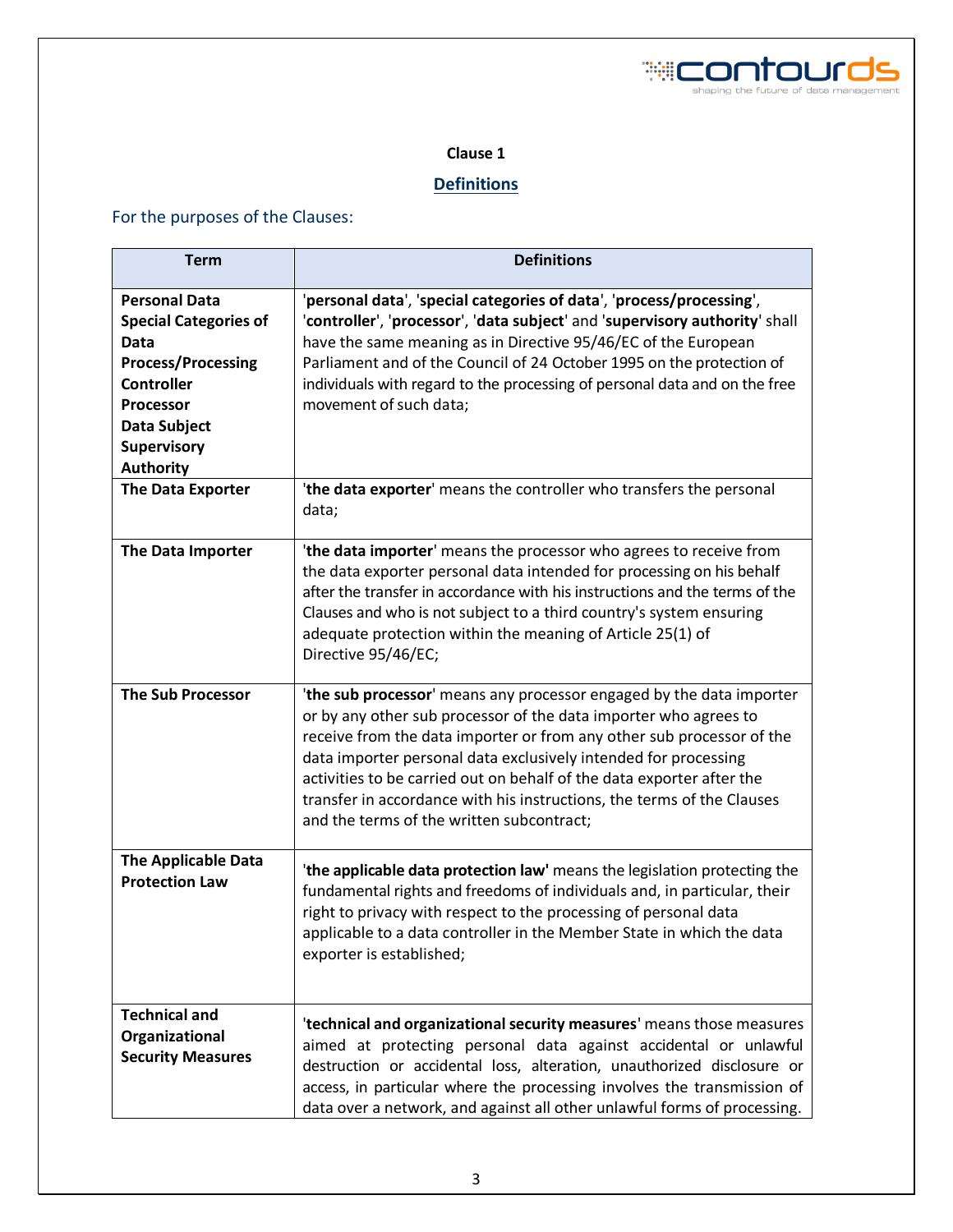

## **Clause 2 Details of the Transfer**

**a.** The details of the transfer and the special categories of personal data where applicable are specified in **Appendix 1** which forms an integral part of the Clauses.

#### **Clause 3**

### **Third-party Beneficiary Clause**

**a.** The data subject can enforce against the data exporter this **Clause**, **Clause 4(b)** to **(i)**, **Clause 5(a)** to **(e)**, and **(g)** to **(j)**, **Clause 6(1)** and **(2)**, **Clause 7**, **Clause 8(2)**, and **Clauses 9** to **12** as third-party beneficiary.

**b.** The data subject can enforce against the data importer this **Clause**, **Clause 5(a)** to **(e)** and **(g)**, **Clause 6**, **Clause 7**, **Clause 8(2)**, and **Clauses 9** to **12**, in cases where the data exporter has factually disappeared or has ceased to exist in law unless any successor entity has assumed the entire legal obligations of the data exporter by contract or by operation of law, as a result of which it takes on the rights and obligations of the data exporter, in which case the data subject can enforce them against such entity.

**c**. The data subject can enforce against the sub processor this **Clause**, **Clause 5(a)** to **(e)** and **(g)**, **Clause 6**, **Clause 7**, **Clause 8(2)**, and **Clauses 9** to **12**, in cases where both the data exporter and the data importer have factually disappeared or ceased to exist in law or have become insolvent, unless any successor entity has assumed the entire legal obligations of the data exporter by contract or by operation of law as a result of which it takes on the rights and obligations of the data exporter, in which case the data subject can enforce them against such entity. Such third-party liability of the sub processor shall be limited to its own processing operations under the Clauses.

d. The parties do not object to a data subject being represented by an association or other body if the data subject so expressly wishes and if permitted by national law.

## **Clause 4 Obligations of the Data Exporter**

#### **The data exporter agrees and warrants:**

**a.** that the processing, including the transfer itself, of the personal data has been and will continue to be carried out in accordance with the relevant provisions of the applicable data protection law (and, where applicable, has been notified to the relevant authorities of the Member State where the data exporter is established) and does not violate the relevant provisions of that State;

**b.** that it has instructed and throughout the duration of the personal data processing services will instruct the data importer to process the personal data transferred only on the data exporter's behalf and in accordance with the applicable data protection law and the Clauses;

**c.** that the data importer will provide sufficient guarantees in respect of the technical and organizational security measures specified in **Appendix 2** to this contract.

**d.** that after assessment of the requirements of the applicable data protection law, the security measures are appropriate to protect personal data against accidental or unlawful destruction or accidental loss, alteration, unauthorized disclosure or access, in particular where the processing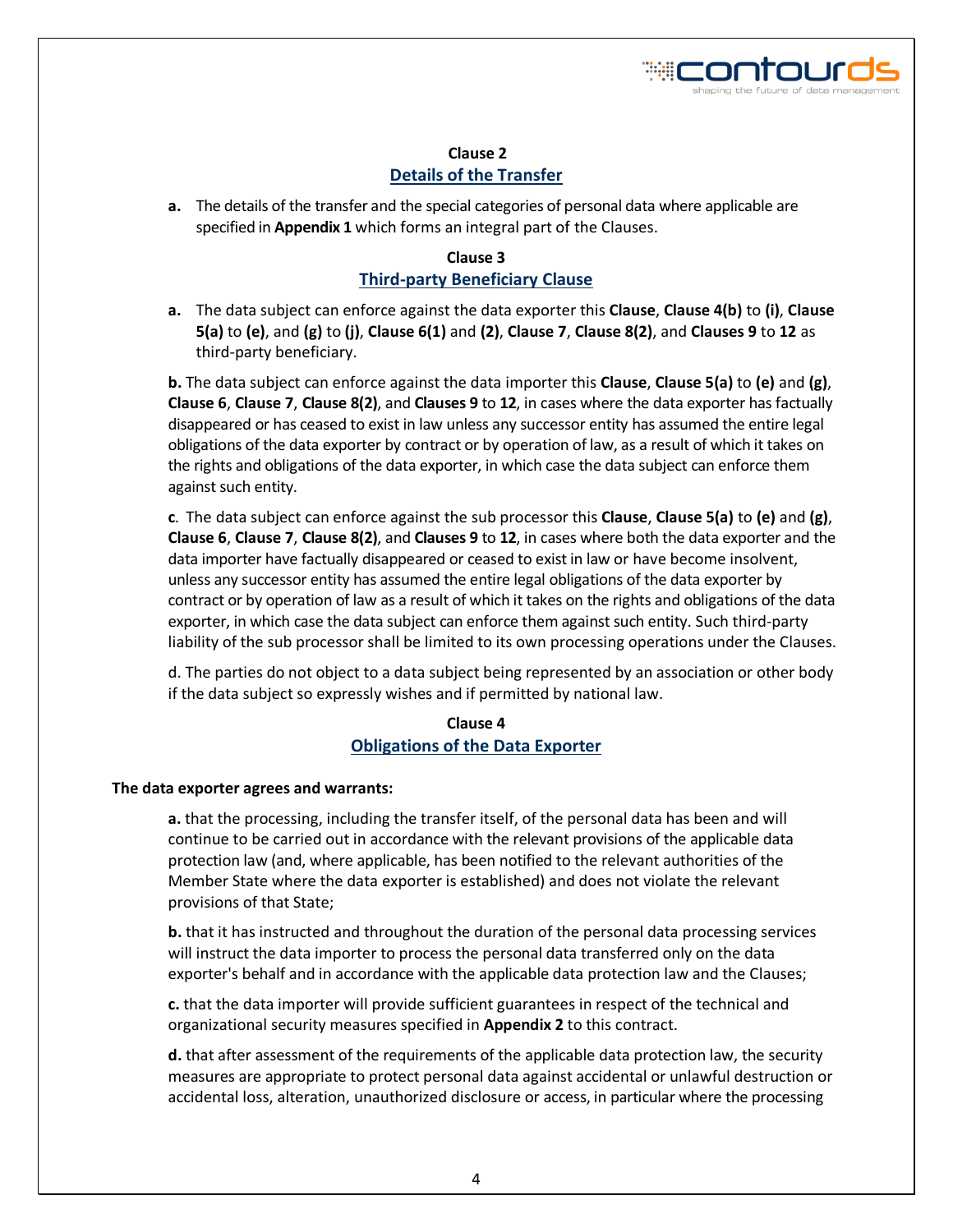

**WHICOL** 

processing, and that these measures ensure a level of security appropriate to the risks presented by the processing and the nature of the data to be protected having regard to the state of the art and the cost of their implementation;

**e**. that it will ensure compliance with the security measures;

**f**. that, if the transfer involves special categories of data, the data subject has been informed or will be informed before, or as soon as possible after, the transfer that its data could be transmitted to a third country not providing adequate protection within the meaning of Directive 95/46/EC;

**g**. to forward any notification received from the data importer or any sub processor pursuant to **Clause 5(b)** and **Clause 8(3)** to the data protection supervisory authority if the data exporter decides to continue the transfer or to lift the suspension;

**h**. to make available to the data subjects upon request a copy of the Clauses, with the exception of **Appendix 2**, and a summary description of the security measures, as well as a copy of any contract for sub processing services which has to be made in accordance with the Clauses, unless the Clauses or the contract contain commercial information, in which case it may remove such commercial information;

**i.** that, in the event of sub processing, the processing activity is carried out in accordance with **Clause 11** by a sub processor providing at least the same level of protection for the personal data and the rights of data subject as the data importer under the Clauses; and

**j.** that it will ensure compliance with **Clause 4(a)** to **(i)**.

## **Clause 5 Obligations of the Data Importer**

#### **The data importer agrees and warrants:**

**a.** To process the personal data only on behalf of the data exporter and in compliance with its instructions and the Clauses; if it cannot provide such compliance for whatever reasons, it agrees to inform promptly the data exporter of its inability to comply, in which case the data exporter is entitled to suspend the transfer of data and/or terminate the contract;

**b.** That it has no reason to believe that the legislation applicable to it prevents it from fulfilling the instructions received from the data exporter and its obligations under the contract and that in the event of a change in this legislation which is likely to have a substantial adverse effect on the warranties and obligations provided by the Clauses, it will promptly notify the change to the data exporter as soon as it is aware, in which case the data exporter is entitled to suspend the transfer of data and/or terminate the contract;

**c.** That it has implemented the technical and organizational security measures specified in **Appendix 2** before processing the personal data transferred;

#### **d. That it will promptly notify the data exporter about:**

(1) any legally binding request for disclosure of the personal data by a law enforcement authority unless otherwise prohibited, such as a prohibition under criminal law to preserve the confidentiality of a law enforcement investigation,

(2) any accidental or unauthorized access, and

(3) any request received directly from the data subjects without responding to that request,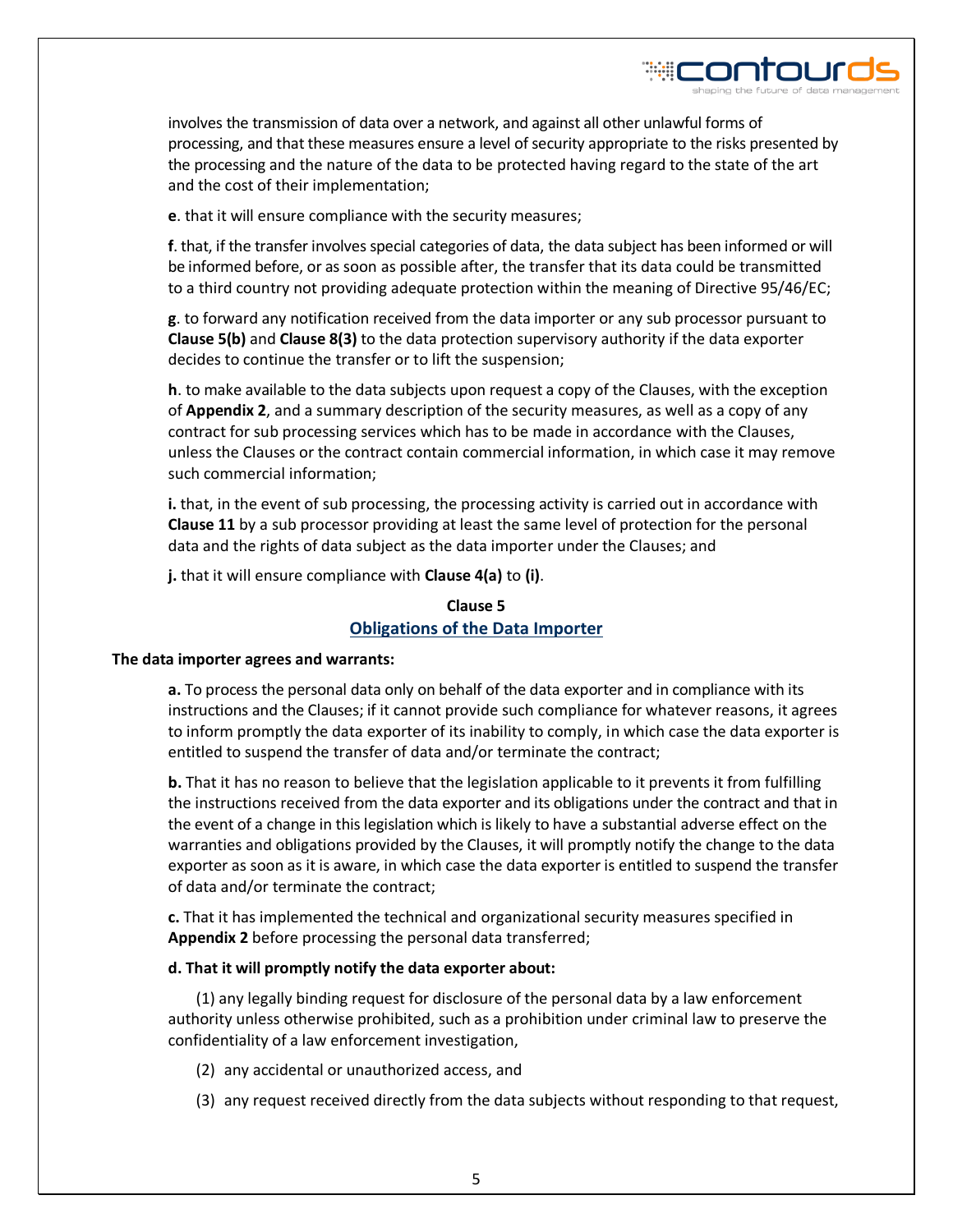

unless it has been otherwise authorized to do so;

**e.** to deal promptly and properly with all inquiries from the data exporter relating to its processing of the personal data subject to the transfer and to abide by the advice of the supervisory authority with regard to the processing of the data transferred;

**f.** at the request of the data exporter to submit its data processing facilities for audit of the processing activities covered by the Clauses which shall be carried out by the data exporter or an inspection body composed of independent members and in possession of the required professional qualifications bound by a duty of confidentiality, selected by the data exporter, where applicable, in agreement with the supervisory authority;

**g.** to make available to the data subject upon request a copy of the Clauses, or any existing contract for sub processing, unless the Clauses or contract contain commercial information, in which case it may remove such commercial information, with the exception of **Appendix 2** which shall be replaced by a summary description of the security measures in those cases where the data subject is unable to obtain a copy from the data exporter;

**h**. that, in the event of sub processing, it has previously informed the data exporter and obtained its prior written consent;

**i.** that the processing services by the sub processor will be carried out in accordance with **Clause 11**;

**j.** to send promptly a copy of any sub processor agreement it concludes under the Clauses to the data exporter.

## **Clause 6 Liability**

**a.** The parties agree that any data subject, who has suffered damage as a result of any breach of the obligations referred to in **Clause 3** or in **Clause 11** by any party or sub processor is entitled to receive compensation from the data exporter for the damage suffered.

**b.** If a data subject is not able to bring a claim for compensation in accordance with **paragraph 1** against the data exporter, arising out of a breach by the data importer or his sub processor of any of their obligations referred to in **Clause 3** or in **Clause 11**, because the data exporter has factually disappeared or ceased to exist in law or has become insolvent, the data importer agrees that the data subject may issue a claim against the data importer as if it were the data exporter, unless any successor entity has assumed the entire legal obligations of the data exporter by contract of by operation of law, in which case the data subject can enforce its rights against such entity.

**c.** The data importer may not rely on a breach by a sub processor of its obligations to avoid its own liabilities.

**d.** If a data subject is not able to bring a claim against the data exporter or the data importer referred to in **paragraphs 1** and **2**, arising out of a breach by the sub processor of any of their obligations referred to in **Clause 3** or in **Clause 11** because both the data exporter and the data importer have factually disappeared or ceased to exist in law or have become insolvent, the sub processor agrees that the data subject may issue a claim against the data sub processor with regard to its own processing operations under the Clauses as if it were the data exporter or the data importer, unless any successor entity has assumed the entire legal obligations of the data exporter or data importer by contract or by operation of law, in which case the data subject can enforce its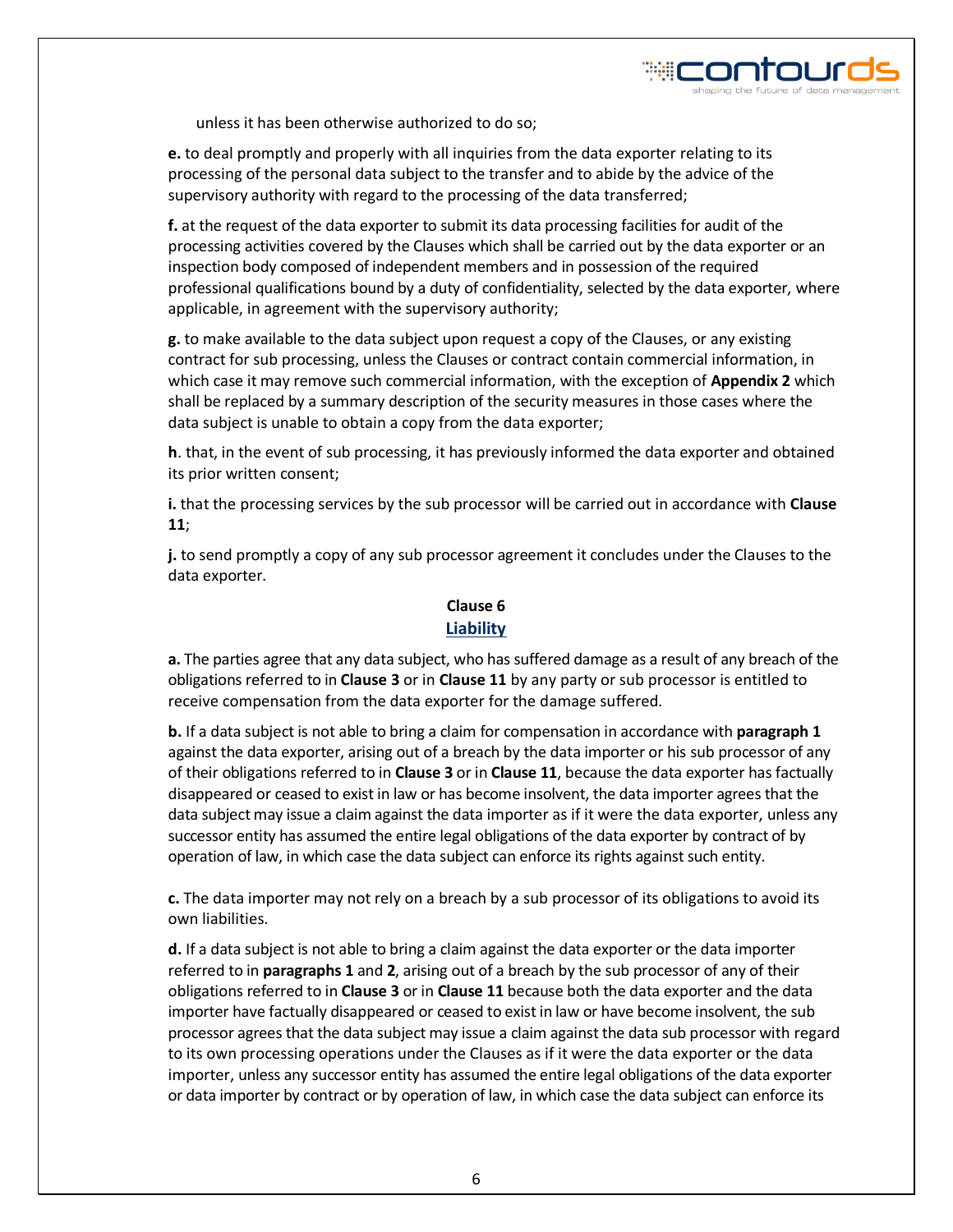rights against such entity. The liability of the sub processor shall be limited to its own processing operations under the Clauses.

## **Clause 7 Mediation and Jurisdiction**

**a**. The data importer agrees that if the data subject invokes against it third-party beneficiary rights and/or claims compensation for damages under the Clauses, the data importer will accept the decision of the data subject:

**b**. To refer the dispute to mediation, by an independent person or, where applicable, by the supervisory authority.

**c**. To refer the dispute to the courts in the Member State in which the data exporter is established.

**d.** The parties agree that the choice made by the data subject will not prejudice its substantive or procedural rights to seek remedies in accordance with other provisions of national or international law.

### **Clause 8 Cooperation with Supervisory Authorities**

**a.** The data exporter agrees to deposit a copy of this contract with the supervisory authority if it so requests or if such deposit is required under the applicable data protection law.

**b.** The parties agree that the supervisory authority has the right to conduct an audit of the data importer, and of any sub processor, which has the same scope and is subject to the same conditions as would apply to an audit of the data exporter under the applicable data protection law.

**c.** The data importer shall promptly inform the data exporter about the existence of legislation applicable to it or any sub processor preventing the conduct of an audit of the data importer, or any sub processor, pursuant to **paragraph 2**. In such a case the data exporter shall be entitled to take the measures foreseen in **Clause 5 (b)**.

## **Clause 9 Governing Law**

**a.** The Clauses shall be governed by the law of the Member State in which the data exporter is established, namely the laws of the Member States of all data exporters.

## **Clause 10 Variation of the Contract**

**a.** The parties undertake not to vary or modify the Clauses. This does not preclude the parties from adding clauses on business related issues where required if they do not contradict the Clause.

#### **Clause 11 Sub processing**

**a**. The data importer shall not subcontract any of its processing operations performed on behalf of the data exporter under the Clauses without the prior written consent of the data exporter.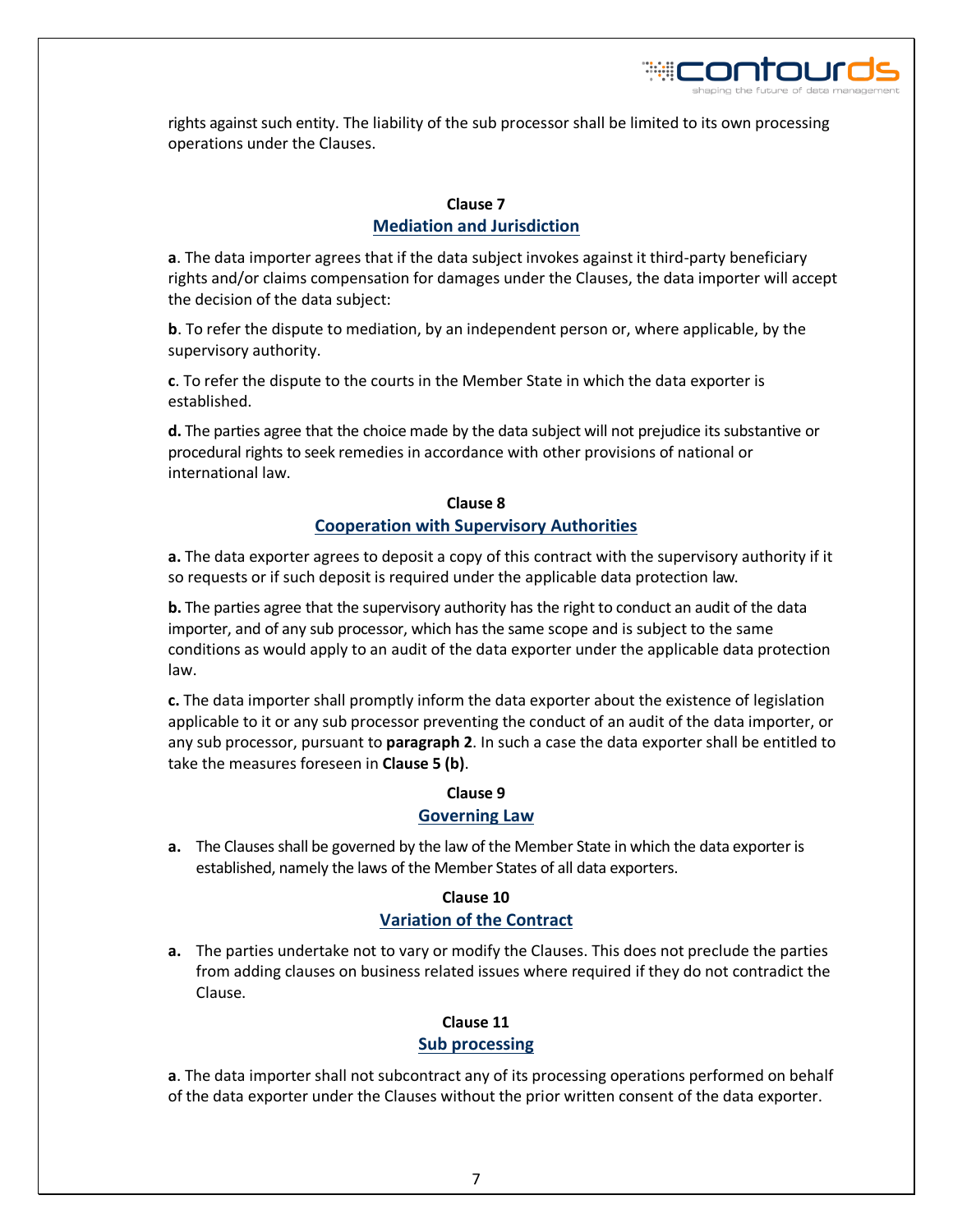

₩CONTOU

**b**. The prior written contract between the data importer and the sub processor shall also provide for a third-party beneficiary clause as laid down in **Clause 3** for cases where the data subject is not able to bring the claim for compensation referred to in **paragraph 1** of **Clause 6** against the data exporter or the data importer because they have factually disappeared or have ceased to exist in law or have become insolvent and no successor entity has assumed the entire legal obligations of the data exporter or data importer by contract or by operation of law. Such third-party liability of the sub processor shall be limited to its own processing operations under the Clauses.

**c**. The provisions relating to data protection aspects for sub processing of the contract referred to in **paragraph 1** shall be governed by the law of the Member State in which the data exporter is established, namely the laws of the Member States of all data exporters.

d. The data exporter shall keep a list of sub processing agreements concluded under the Clauses and notified by the data importer pursuant to **Clause 5 (j)**, which shall be updated at least once a year. The list shall be available to the data exporter's data protection supervisory authority.

#### **Clause 12**

#### **Obligation after the termination of personal data processing services**

**a**. The parties agree that on the termination of the provision of data processing services, the data importer and the sub processor shall, at the choice of the data exporter, return all the personal data transferred and the copies thereof to the data exporter or shall destroy all the personal data and certify to the data exporter that it has done so, unless legislation imposed upon the data importer prevents it from returning or destroying all or part of the personal data transferred. In that case, the data importer warrants that it will guarantee the confidentiality of the personal data transferred and will not actively process the personal data transferred anymore.

**b**. The data importer and the sub processor warrant that upon request of the data exporter and/or of the supervisory authority, it will submit its data processing facilities for an audit of the measures referred to in **paragraph 1**.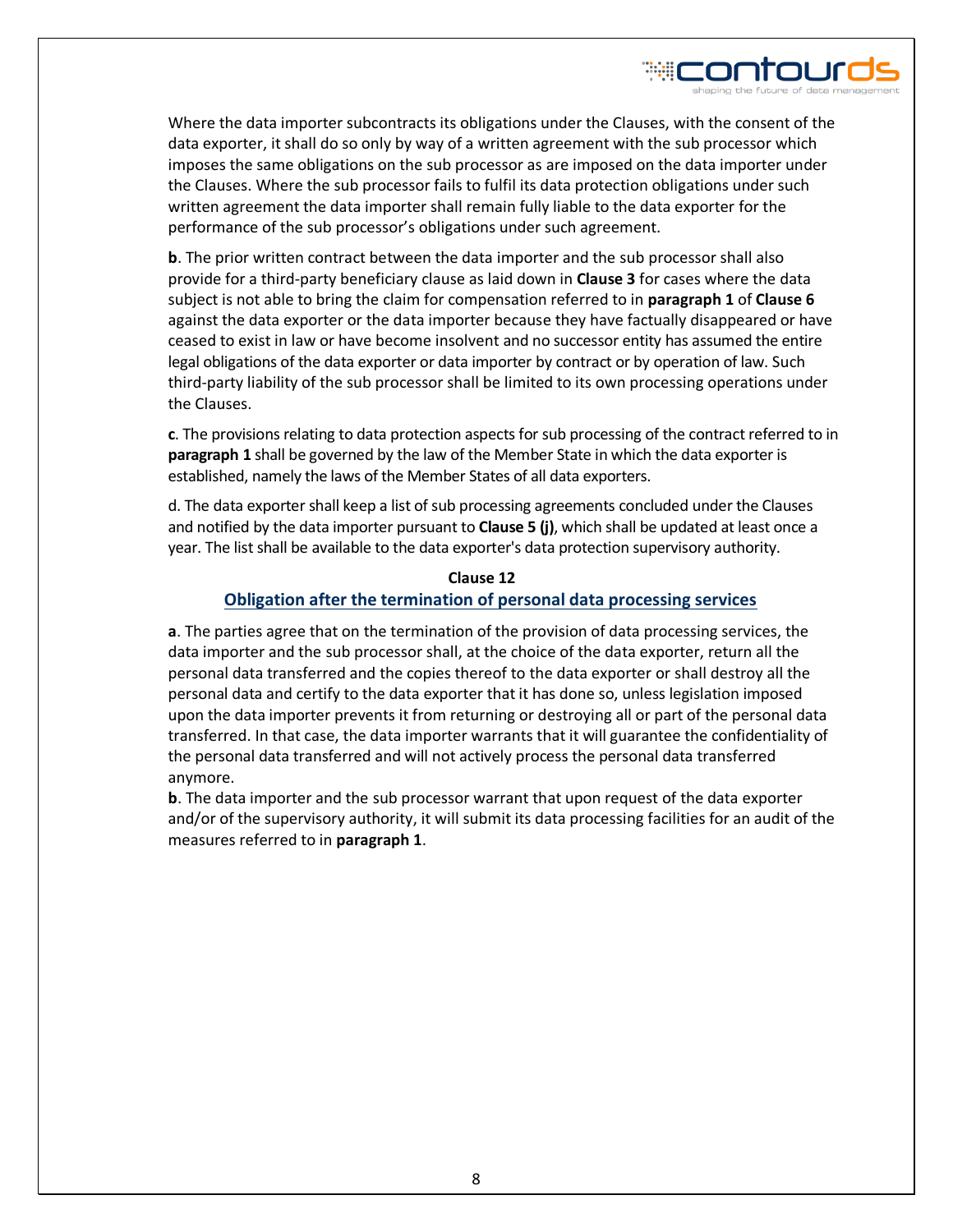| shaping the future of data manager                                                                                                                                                                                             |
|--------------------------------------------------------------------------------------------------------------------------------------------------------------------------------------------------------------------------------|
| [Signature page to Standard Contractual Clauses (processors)]                                                                                                                                                                  |
| On behalf of the data exporter:                                                                                                                                                                                                |
| Data Exporter Name (written out in full): [*Full legal name*]                                                                                                                                                                  |
| Address: [*address*]                                                                                                                                                                                                           |
| Fax: [ <mark>*fax #*</mark> ]                                                                                                                                                                                                  |
| e-mail: [*email address where it can receive notices under these clauses*]                                                                                                                                                     |
|                                                                                                                                                                                                                                |
| Name: Name: Name: Name: Name: Name: Name: Name: Name: Name: Name: Name: Name: Name: Name: Name: Name: Name: Name: Name: Name: Name: Name: Name: Name: Name: Name: Name: Name: Name: Name: Name: Name: Name: Name: Name: Name:  |
| Title: <u>Alexander Alexander Alexander Alexander Alexander Alexander Alexander Alexander Alexander Alexander Alex</u>                                                                                                         |
|                                                                                                                                                                                                                                |
| On behalf of the data importer:                                                                                                                                                                                                |
| Data Importer Name (written out in full): Contour Data Solutions, LLC                                                                                                                                                          |
| Address: 4259 West Swamp Road, Suite 301, Doylestown, PA 18902, U.S.A.                                                                                                                                                         |
| Fax: [ <mark>*fax #*</mark> ]                                                                                                                                                                                                  |
| e-mail: [*email address where Contour can receive notices under these clauses*]                                                                                                                                                |
|                                                                                                                                                                                                                                |
| Name: Name: Name: Name: Name: Name: Name: Name: Name: Name: Name: Name: Name: Name: Name: Name: Name: Name: Name: Name: Name: Name: Name: Name: Name: Name: Name: Name: Name: Name: Name: Name: Name: Name: Name: Name: Name:  |
|                                                                                                                                                                                                                                |
| Date: http://www.archive.com/contract/communications/communications/communications/communications/communications/communications/communications/communications/communications/communications/communications/communications/comm |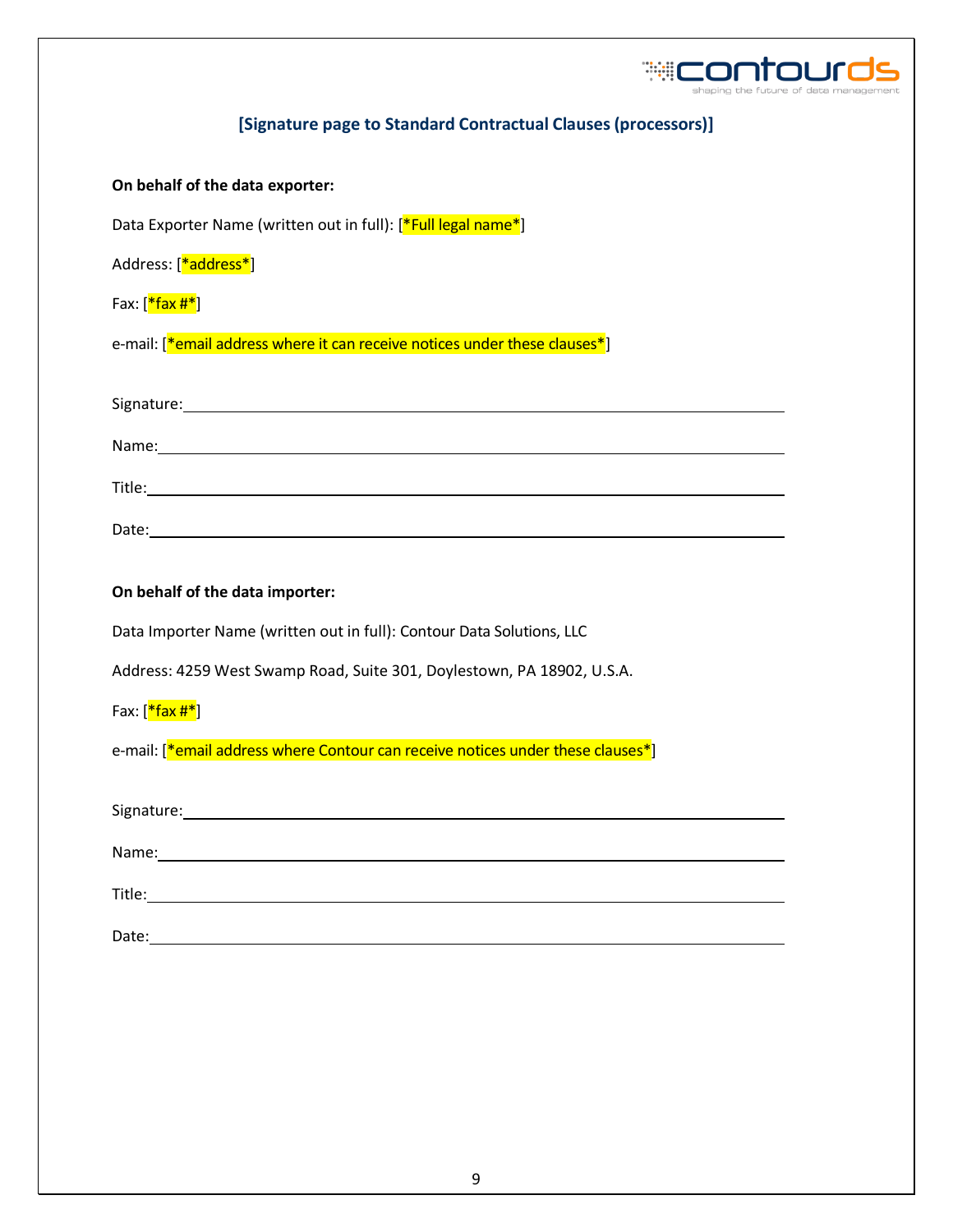

## *Appendix 1* to the Standard Contractual Clauses

| See Exhibit A of the Security, Privacy, and Data Processing Addendum to the Agreement. |  |  |  |  |  |  |  |  |
|----------------------------------------------------------------------------------------|--|--|--|--|--|--|--|--|
|                                                                                        |  |  |  |  |  |  |  |  |
| DATA EXPORTER                                                                          |  |  |  |  |  |  |  |  |
|                                                                                        |  |  |  |  |  |  |  |  |
|                                                                                        |  |  |  |  |  |  |  |  |
|                                                                                        |  |  |  |  |  |  |  |  |
| <b>DATA IMPORTER</b>                                                                   |  |  |  |  |  |  |  |  |
|                                                                                        |  |  |  |  |  |  |  |  |
|                                                                                        |  |  |  |  |  |  |  |  |